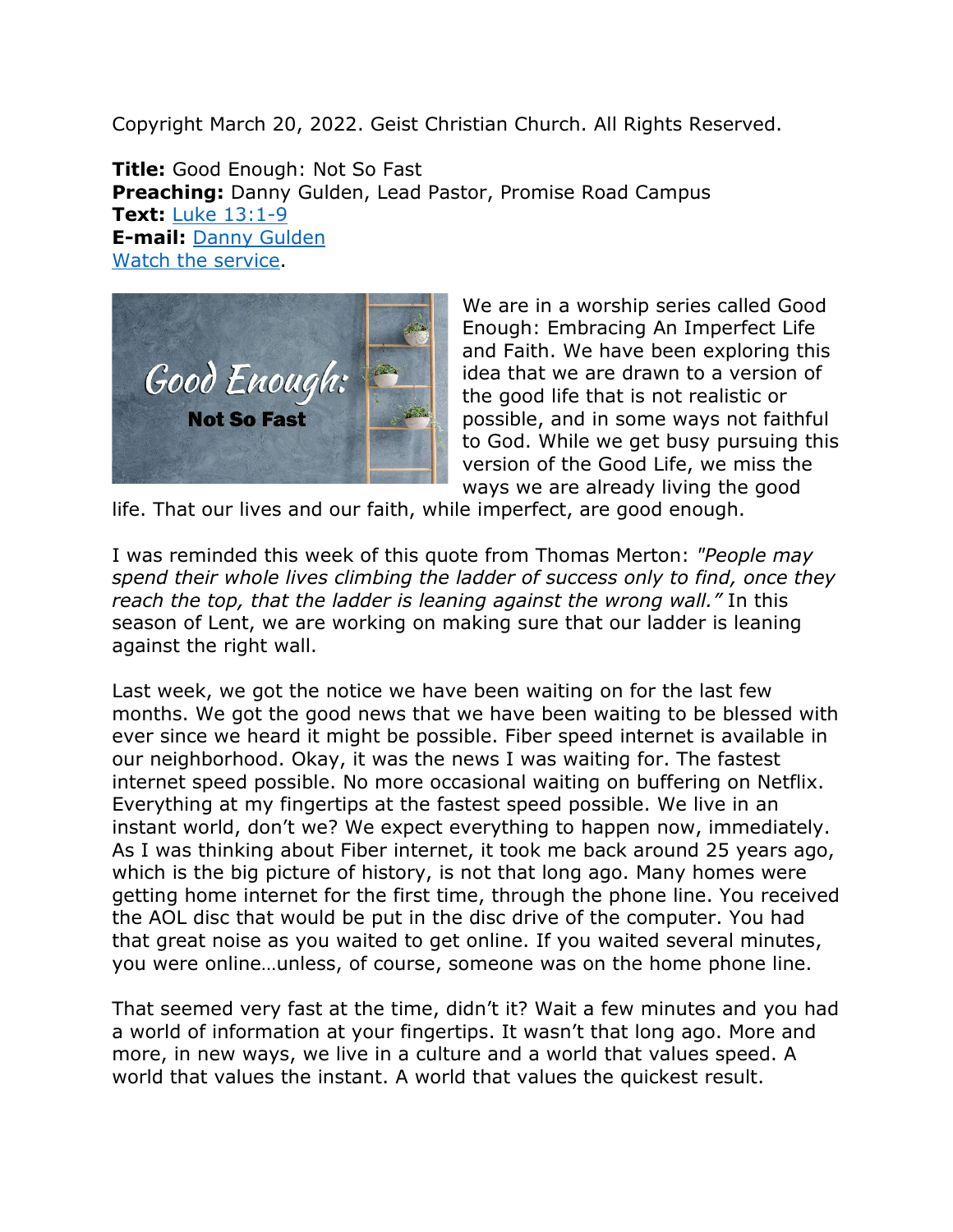The Gospel doesn't understand life quite that way. One of the prominent images in the Gospel of Luke is a fig tree. The readers of the gospel of Luke and the followers of Jesus would understand the fig tree because they lived in an agricultural world. It was an image they would connect with and understand.

John the Baptist uses the image of a fig tree in calling people to repentance. In his sermon on the plain, Jesus uses the image of a fig tree as an example of good fruit and bad fruit. And on his journey to Jerusalem, to the cross, Jesus uses a fig tree in a parable.

"*Jesus told this parable: "A man owned a fig tree planted in his vineyard. He came looking for fruit on it and found none. He said to his gardener, 'Look, I've come looking for fruit on this fig tree for the past three years, and I've never found any. Cut it down! Why should it continue depleting the soil's nutrients?' The gardener responded, 'Lord, give it one more year, and I will dig around it and give it fertilizer. Maybe it will produce fruit next year; if not, then you can cut it down.'***"** Luke 13:6-9 CEB

A parable in the Bible is meant to change our perspective. It takes the way the world works and challenges us to think about how God desires the world to work. This fig tree had not produced figs for three years and in one sense is simply taking up space. The gardener convinces the landowner to give the fig tree just a little more time.

Here is the fundamental question I think this parable is asking us to consider: Are we bearing fruit or are we just taking up space? To truly understand this question, we need to first change our perspective. This is where the idea of repentance comes in. In Mark's Gospel, the first gospel believed to be composed, Jesus announces his presence on the scene by pronouncing "*The time is fulfilled, and the kingdom of God has come near; repent and believe in the good news."* Mark 1:14b NRSV

In the First Testament, repentance is spoken in terms of returning from exile and turning to God. The roots of the Greek word for repentance mean to "go beyond the mind that we have.

The way we see the world in our mind's eye is socialized in a particular time and place. It's how our expectations of others and how the world works are created. It's how we get our definition of what is good enough and what is the good life. To go beyond the mind that we have is to see past our current circumstances and see in a new way- a way shaped by God and known so decisively in Jesus.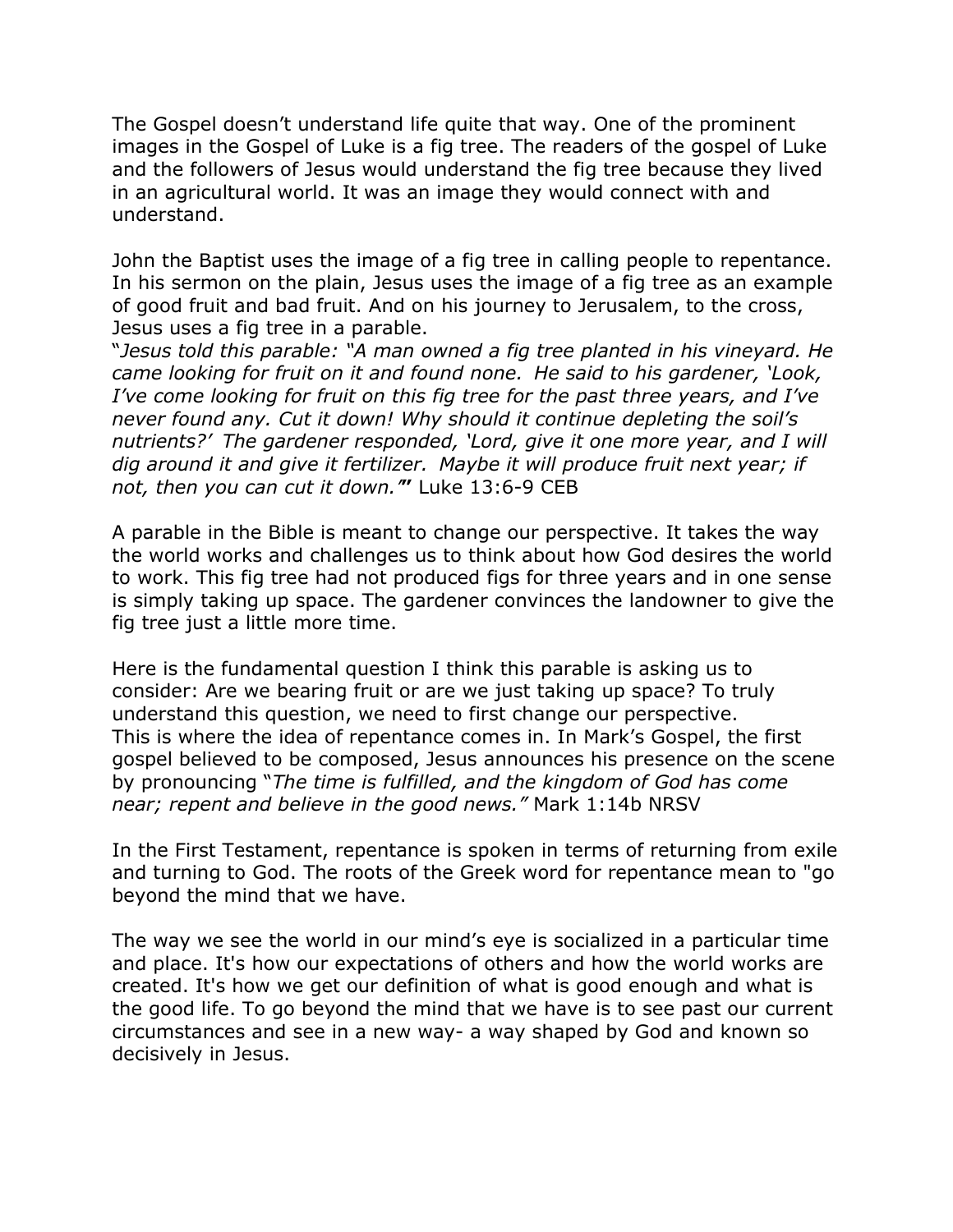Most, if not all of us, have been trained to see a fig tree that produces nothing for three years as just taking up space. The gardener knows differently. The gardener in Jesus' parable sees differently. Not bound to conventional definitions and ways of seeing, rather seeing with God's vision. He knows the fig tree can and will bear fruit. Turns out humanity has always been impatient. Turns out we have always had very little patience for transformation. Very little patience for God's inbreaking and working in our lives.

In 1818 a civil engineer named William Cubitt wanted to address a perplexing social problem in prisons. He wanted to give people who were incarcerated something to do with their time and give them some sort of job training. Cubitt was the son of a miller and he invented what was known as a treadwheel. It was a massive paddle wheelset beside a platform where the incarcerated would step up on an endless staircase that rose before them and turned the milling wheel. Some days they would ground corn or pump water but many days the wheel did nothing. Monotony would set it, along with isolation and loneliness. The wheel became known as the treadmill rather than the treadwheel. Finally, by the turn of the  $20<sup>th</sup>$  century, its use was discounted as society deemed it a form of torture that people had to spend their time doing something that had no meaning and no human connection.

Today, when we say, "we want to get off the treadmill," we are saying that we want meaningful lives. We are also saying we want to live in a new way, a way where it doesn't feel like we are climbing an endless staircase as fast as we can or an endless ladder as fast as we can, only to discover that ladder is leaning against the wrong wall.

I know I have done this; in fact, I know I still do it. We get on the treadmill, and we go faster and faster and we become less and less patient. And we think we are getting closer and closer to finding the life we have always wanted. Productivity experts will tell us what is wrong with us and sell us the antidote in three amazing sessions that will completely turn our lives around and give you your best life now.

Jesus asks us to repent of that time of thinking. Jesus asked people long ago to repent of that type of thinking. What he might be telling us today is that "in a microwave world, faith is best slow-baked."

Maybe the question makes more sense now.- Are you bearing fruit or are you taking up space?